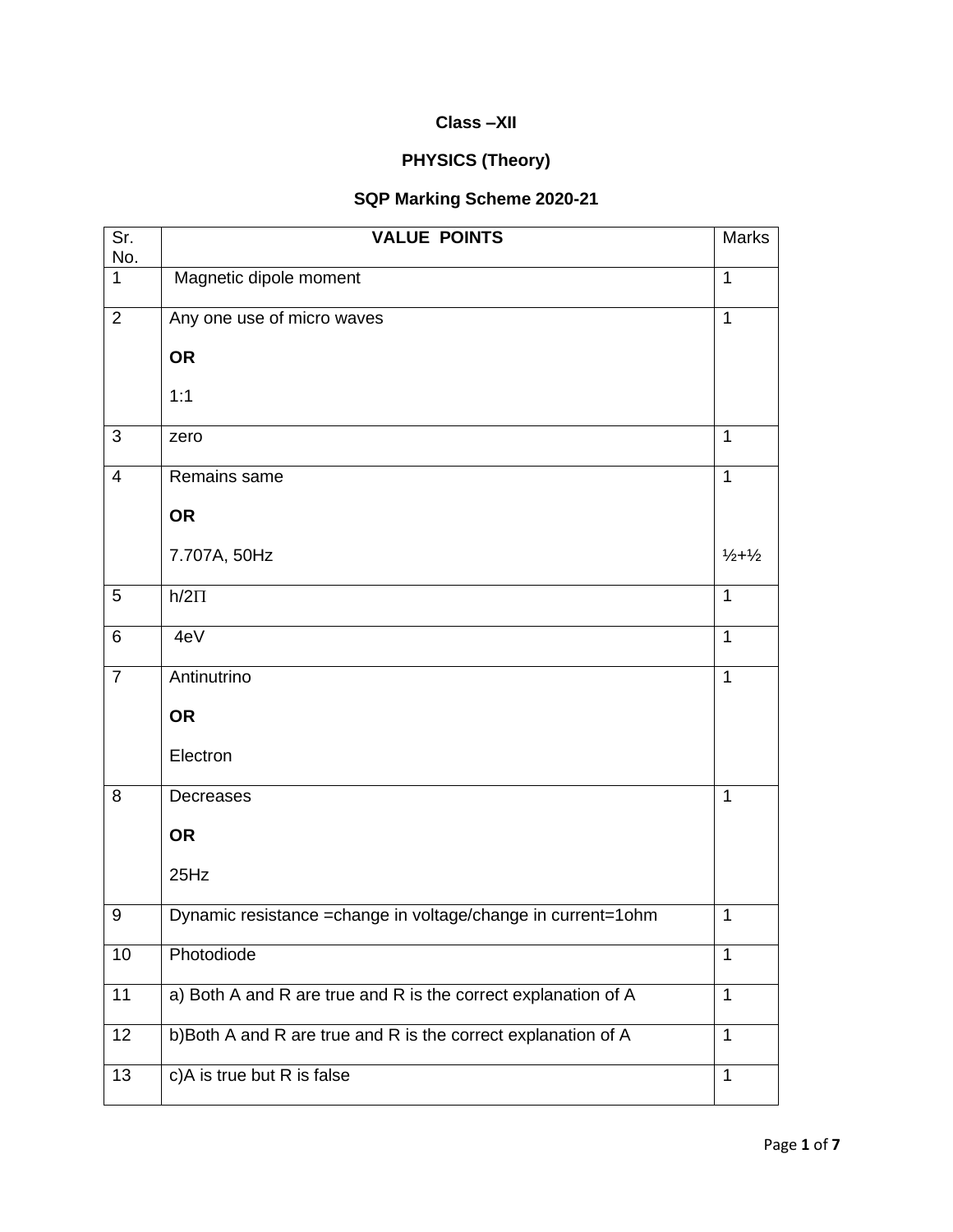| b) Both A and R are true but R is NOT the correct explanation of A                                   | $\mathbf{1}$                    |
|------------------------------------------------------------------------------------------------------|---------------------------------|
|                                                                                                      |                                 |
| 1.c) Copper                                                                                          | $4x1 =$<br>4                    |
| 2.a) car                                                                                             |                                 |
| 3.c) zero                                                                                            |                                 |
| $(4.a) -q$                                                                                           |                                 |
| 5 b)1.9×10 <sup>5</sup> Nm <sup>2</sup> /C leaving the surface                                       |                                 |
| (any 4 parts to be attempted)                                                                        |                                 |
| 1. b) Its critical angle with reference to air is too small                                          | $4x1=4$                         |
| 2. a) $2.42$                                                                                         |                                 |
| 3. c) high refractive index                                                                          |                                 |
| 4. d) increase                                                                                       |                                 |
| 5. d) less than first                                                                                |                                 |
| (any 4 parts to be attempted)                                                                        |                                 |
| Explanation by showing magnetic field directions in all three regions<br>Concluding left of region 1 | $\mathbf{1}$<br>1               |
| Plot of Intensity distribution of diffraction with proper labeling                                   | $\overline{2}$                  |
| <b>OR</b>                                                                                            |                                 |
| $n\lambda/d=2\lambda/a$                                                                              |                                 |
| n=2d/a, where d is separation between slit and a width of slit                                       |                                 |
| Derivation including both terms electrostatic energy in system and in<br>external field              | $1 + 1$                         |
| <b>OR</b>                                                                                            |                                 |
|                                                                                                      | $1 + 1$                         |
| Diagram of equipotential surfaces                                                                    |                                 |
|                                                                                                      | Derivation of relation E=-dV/dr |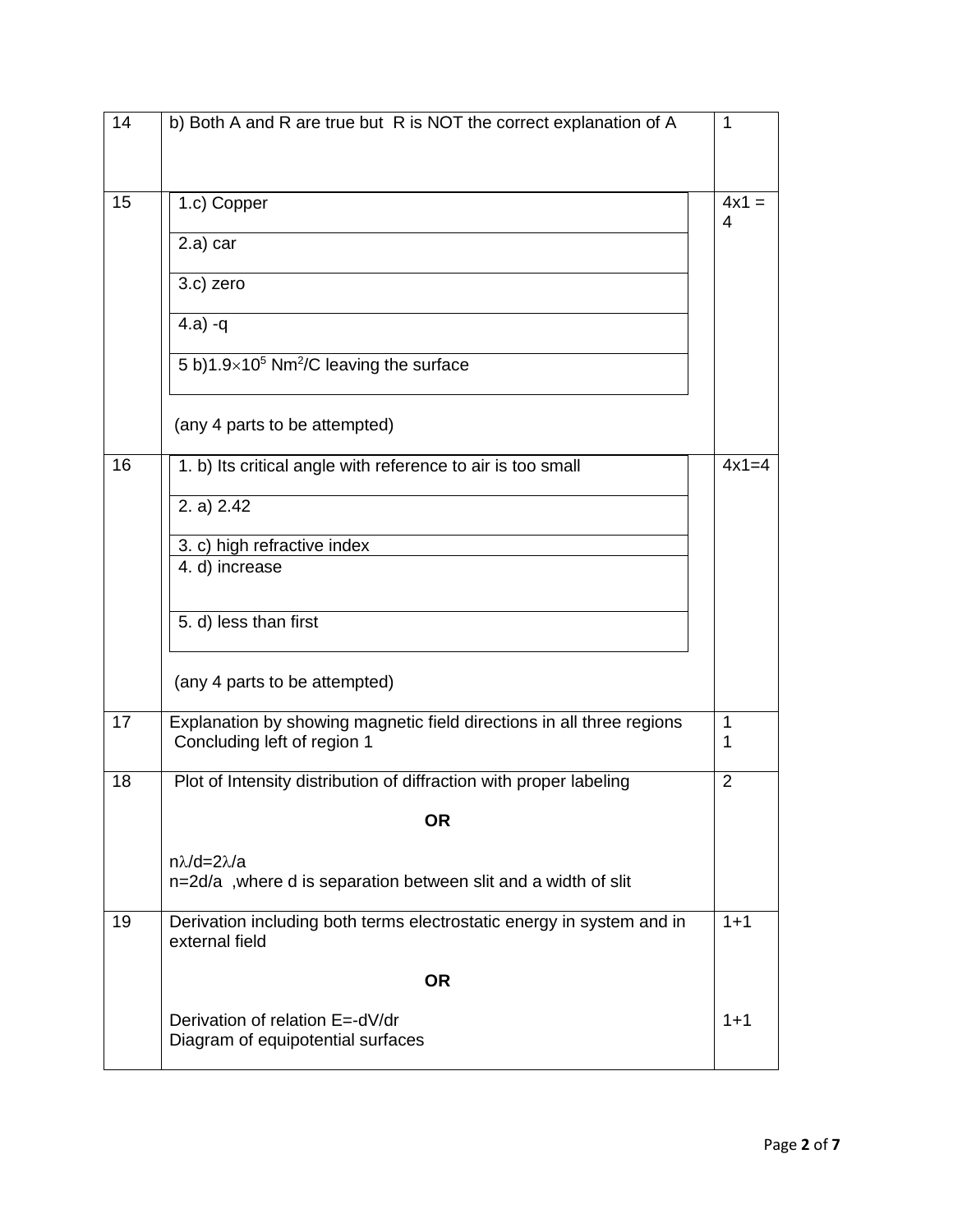| 20 | Circuit diagram showing biasing of LED in F.B<br>Action of LED                                                                                                                     | $\frac{1}{2}$<br>1                             |
|----|------------------------------------------------------------------------------------------------------------------------------------------------------------------------------------|------------------------------------------------|
|    | For emission in visible range least band energy required is 1.8eV                                                                                                                  | $\frac{1}{2}$                                  |
| 21 | Calculation of magnetic flux $\Phi$ =BA cos $\theta$ , where $\theta$ =30 <sup>0</sup> = $\sqrt{3}/2^{\circ}10^{-11}$ Wb<br>Calculation of induced emf $E=A \cos\theta dB/dt=0.5V$ | $\mathbf{1}$<br>1                              |
| 22 | Path difference=3λ/2<br>Putting value we will get $\lambda$ =3cm                                                                                                                   | 1<br>1                                         |
| 23 | Well labeled energy band diagram of n-type semiconductor<br>n-type semiconductor<br>electrons-majority charge carriers                                                             | $\mathbf{1}$<br>$\frac{1}{2}$<br>$\frac{1}{2}$ |
| 24 | Definition of each term<br>Diagram showing relation<br><b>OR</b><br>$Bv/B_H$ =tan $\theta$<br>Putting values, $\theta = 30^{\circ}$                                                | $\frac{1}{2} + \frac{1}{2}$<br>1<br>1<br>1     |
| 25 | Two characteristics- virtual and enlarged image and same side of<br>object.<br>As u and v both negative, we get $1/v=1/u-1/f$<br>Interpret y=mx+c, plot of the graph               | 1<br>1                                         |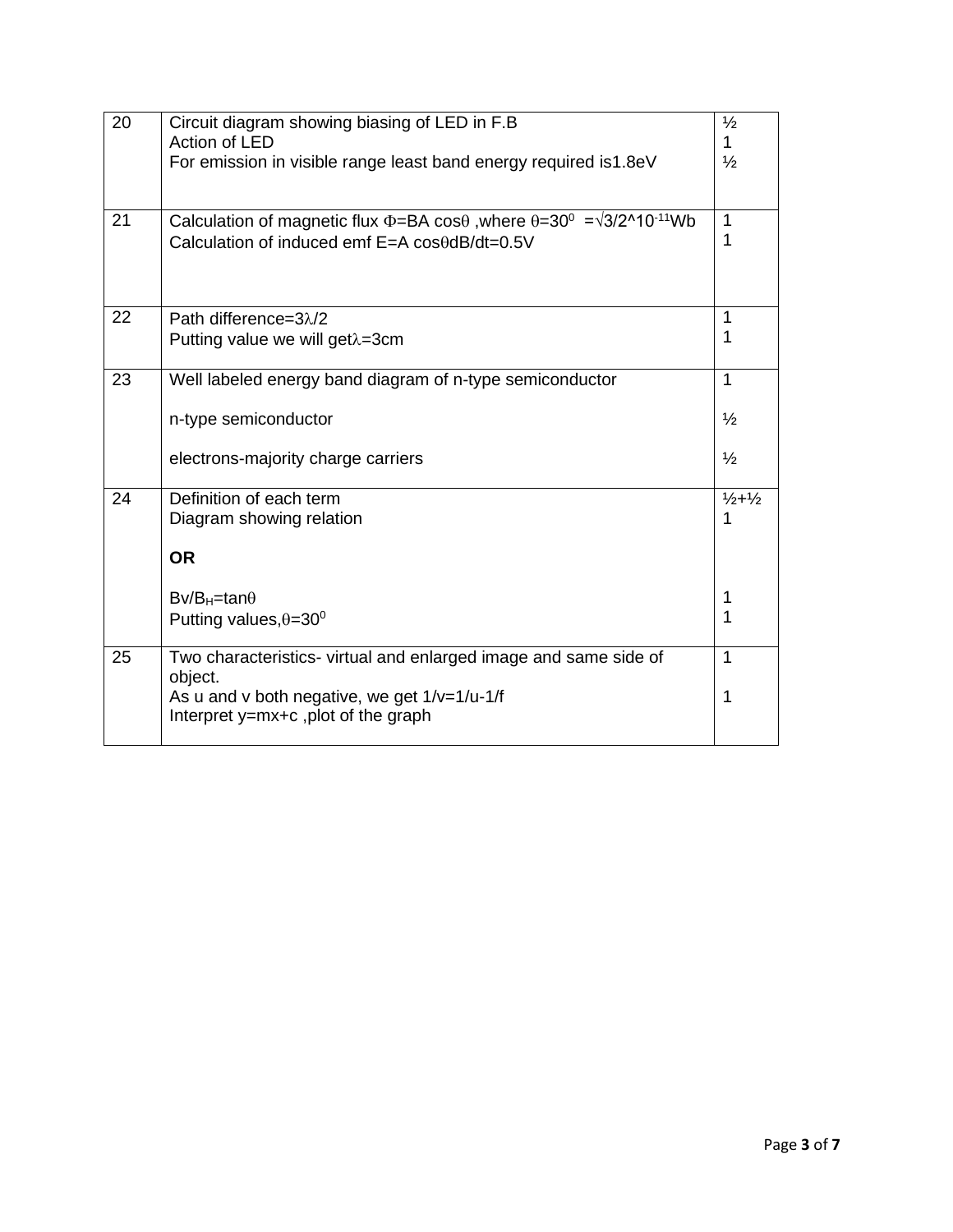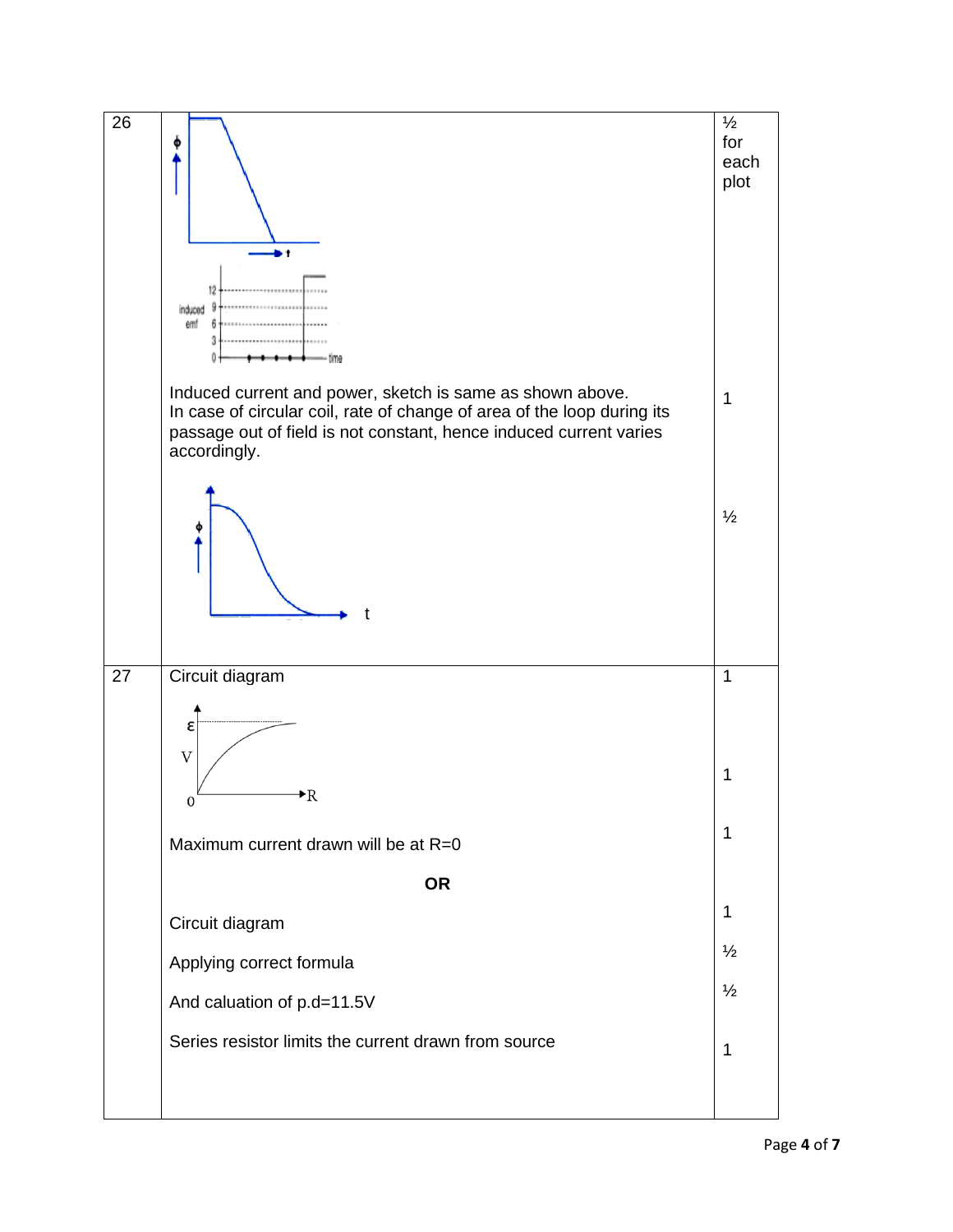| 28 | De-Broglie reasoned out that nature was symmetrical and two basic<br>physical entities -mass and radiation must be symmetrical. If radiation<br>shows shows dual aspect than matter should do so. | 1              |
|----|---------------------------------------------------------------------------------------------------------------------------------------------------------------------------------------------------|----------------|
|    | De-Broglie equation-<br>$\lambda = h/P$<br>For photon $-$<br>$P=hv/C$<br>Therefore, h/P=C/v= $\lambda$<br>As $\lambda = h/\sqrt{2mk}$                                                             | 1              |
|    | So, alpha particle will be having shortest de-Broglie wavelength<br>compared to deutrons.                                                                                                         | 1              |
|    | <b>OR</b>                                                                                                                                                                                         |                |
|    | Main implications-<br>1. kinetic energy of emitted electrons depends upon frequency, but not<br>on intensisty of radiation                                                                        | 1              |
|    | 2. there exist a frequency of radiation below which no photoemission<br>takes place, how high intensity of radiation may be.                                                                      | 1              |
|    | Explanation wave nature of radiation fails to explain photoelectric<br>effect                                                                                                                     | 1              |
| 29 | Derivation of frequency of radiation emitted when a hydrogen atom de<br>excites from level n to level (n-1).                                                                                      | 2              |
|    | $v = me^4 (2n-1) / (4 \Pi)^3 (h/2 \Pi)^3 n^2 (n-1)^2$<br>Comparing for large values of n, with classical freuency $v = v / 2\Pi r$                                                                | 1              |
| 30 | One difference between nuclear fission and nuclear fusion                                                                                                                                         | 1              |
|    | Calculating $Q=(m)$ Fe-2(m) AI) $C^2$ = 26.90MeV<br>Justification not possible                                                                                                                    | 1<br>1         |
| 31 | (a) Statement of Gauss law                                                                                                                                                                        | 1              |
|    | Proof of outward flux due to a point charge $Q$ , in vacuum within<br>gaussian surface, is independent of its size and shape                                                                      | $\overline{2}$ |
|    | (b) Net electric field towards left= $\sigma$ / $\epsilon$ left                                                                                                                                   | 1              |
|    | Net electric field towards right= $\sigma/\varepsilon$ right                                                                                                                                      | 1              |
|    |                                                                                                                                                                                                   |                |
|    |                                                                                                                                                                                                   |                |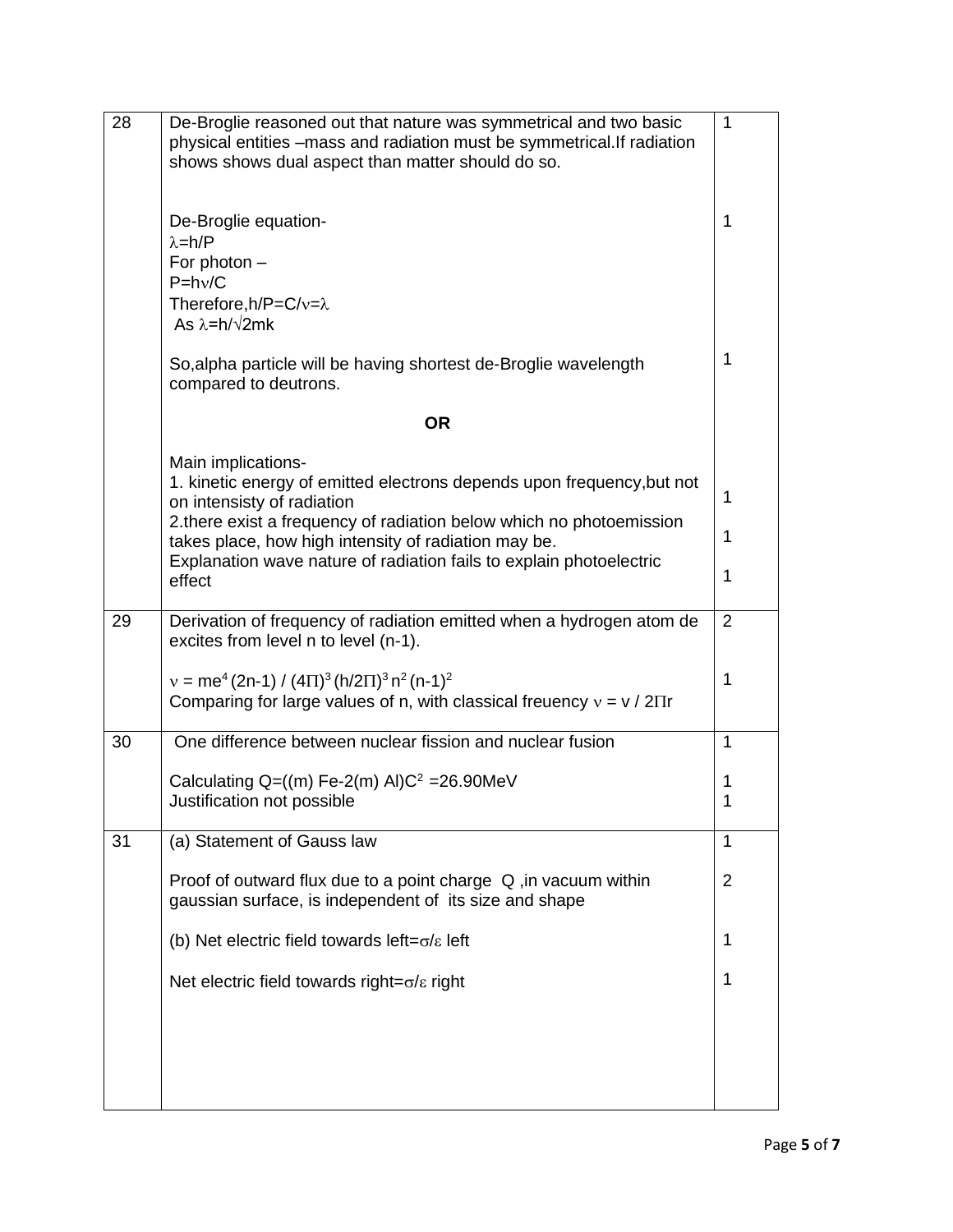|    | <b>OR</b>                                                                                                  |                                  |
|----|------------------------------------------------------------------------------------------------------------|----------------------------------|
|    | Definitionof ideal dipole +example                                                                         | $\frac{1}{2}$ +<br>$\frac{1}{2}$ |
|    | Derivation of torque                                                                                       | $\overline{2}$                   |
|    | Putting values in correct formula and solving, value of charge and<br>potential energy                     | 1                                |
|    | $Q = 8 \times 10^{-3}$ C<br>$U=-8J$                                                                        | 1                                |
| 32 | (a) Derivation of instantaneous current i= $i_0$ sin ( $\omega t$ + $\Pi/2$ )                              | $\mathbf{1}$                     |
|    | Reactance $X_c = 1/\omega C$                                                                               | 1                                |
|    | Phasor diagram showing v and i relation in pure C                                                          | 1                                |
|    | (b) Explanation that adding R it will behave RC series ac circuit<br>Calcuation of current and phase angie | $1 + 1$                          |
|    | <b>OR</b>                                                                                                  |                                  |
|    | (a) Principle of ac generator                                                                              | 1                                |
|    | (b) Well labelled diagram                                                                                  | 1                                |
|    | Brief working and emf expression                                                                           | $\overline{2}$                   |
|    | (c) reason                                                                                                 | 1                                |
| 33 | (a) Definition of wavefront                                                                                | 1                                |
|    | (b) Ray diagram showing shapes of wavefront                                                                |                                  |
|    | Incident<br>plane<br>wavefront<br>(8)<br>Transmitted plan<br>wavetroni<br>Convex lens                      | 1                                |
|    | Spherical wevefront<br>at radius R                                                                         | 1                                |
|    | (c) Proof of Snell's law                                                                                   | $\overline{2}$                   |